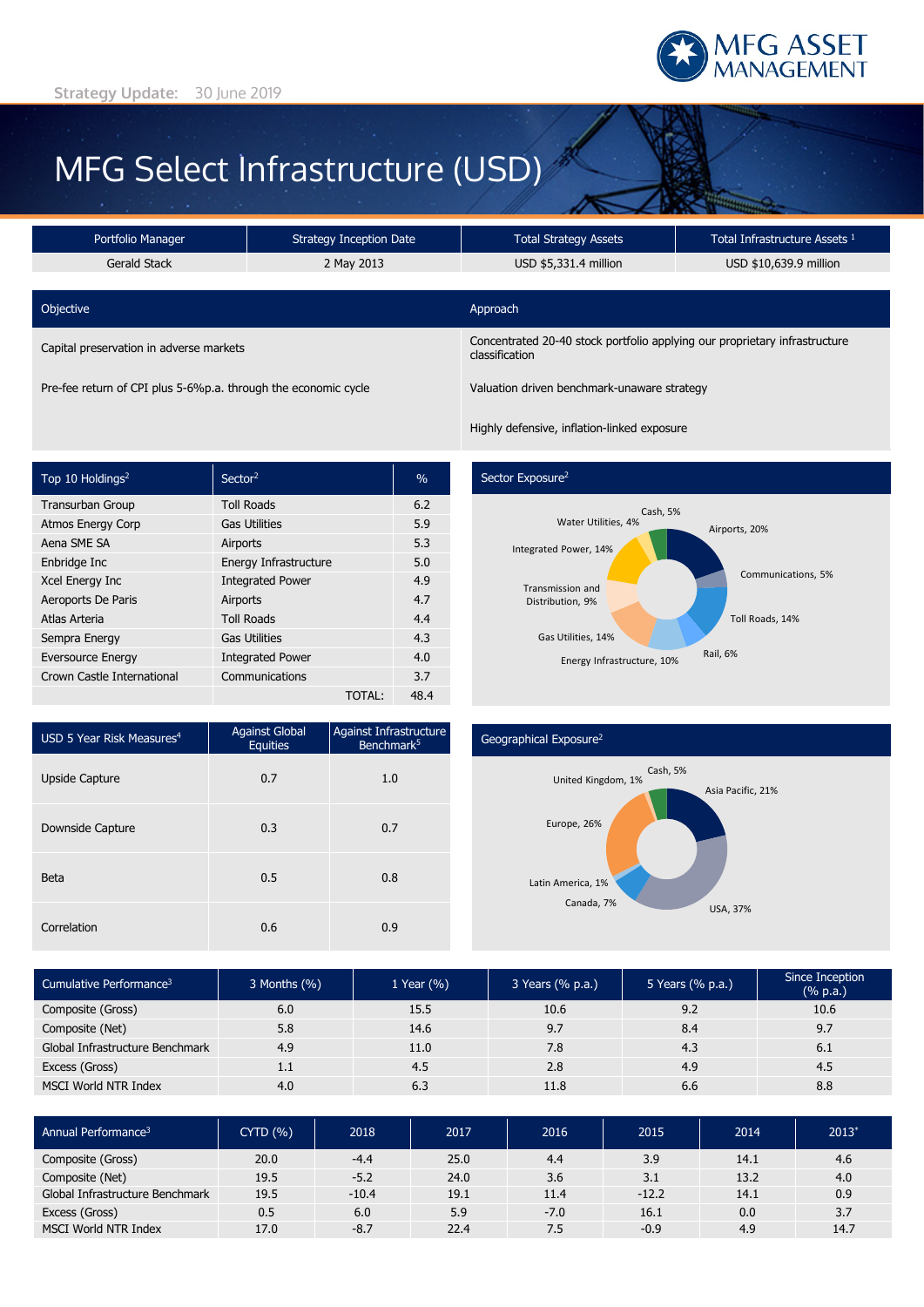1 Comprised of all Infrastructure Strategies.

2 The data is based on a representative portfolio for the strategy. Refer to the GIPS Disclosure below for further information. Sectors are internally defined. Geographical exposure is by domicile of listing.<br>Exposures may

3 Returns are for the Global Select Infrastructure Composite and denoted in USD. Performance would vary if returns were denominated in a currency other than USD. Refer to the GIPS Disclosure section below for further information. Composite (Net) returns are net of fees charged to clients and have been reduced by the amount of the highest fee charged to any client employing that strategy during the period under consideration. Actual fees may vary depending on, among other things, the applicable fee schedule and portfolio size. Fees are available upon request.<br>4 Risk measures are for the Global Select Infrastructu

January 2015 onwards, the benchmark is the S&P Global Infrastructure NTR Index. Note: the UBS Developed Infrastructure and Utilities NTR Index ceased to be published from 31 May 2015, replaced on 1 January 2015 with the S&P Global Infrastructure Index NTR. \* Returns are only for part year.

#### **IMPORTANT NOTICE**

This material is being furnished to you to provide summary information regarding Magellan Asset Management Limited 'doing business as'/'trading as' MFG Asset Management ('MFG Asset Management') and an investment fund or investment strategy managed by MFG Asset Management ('Strategy'). No distribution of this material will be made in any jurisdiction where such distribution is not authorised or is unlawful. This material does not constitute, and may not be used for the purpose of, an offer or solicitation in any jurisdiction or in any circumstances in which such an offer or solicitation is unlawful or not authorized or in which the person making such offer or solicitation is not qualified to do so. This material is not intended to constitute advertising or advice of any kind and you should not construe the contents of this material as legal, tax, investment or other advice.

The investment program of the Strategy presented herein is speculative and may involve a high degree of risk. The Strategy is not intended as a complete investment program and is<br>suitable only for sophisticated investors w may be volatile. The past performance of the Strategy is not necessarily indicative of future results and no person guarantees the performance of the Strategy or the amount or timing of any return from it. There can be no assurance that the Strategy will achieve any targeted returns, that asset allocations will be met or that the Strategy will be able to implement its investment Strategy or achieve its investment objective. The management fees, incentive fees and allocation and other expenses of the Strategy will reduce trading profits, if any, or increase losses. The Strategy will have limited liquidity, no secondary market for interests in the Strategy is expected to develop and there are restrictions on an investor's ability to withdraw and transfer interests in the Strategy. In making an investment decision, you must rely on your own examination of any offering documents relating to the Strategy.

No representation or warranty, express or implied, is made with respect to the correctness, accuracy, reasonableness or completeness of any of the information contained in this material. This information is subject to change at any time and no person has any responsibility to update any of the information provided in this material. MFG Asset Management will not be responsible or liable for any losses, whether direct, indirect or consequential, including loss of profits, damages, costs, claims or expenses, relating to or arising from your use or reliance upon any part of the information contained in this material including trading losses, loss of opportunity or incidental or punitive damages.

This material is strictly confidential and is being provided to you solely for your information and must not be copied, reproduced, published, distributed, disclosed or passed to any other<br>person at any time without the pr trademarks of their respective owners. Nothing contained herein should be construed as granting by implication, or otherwise, any licence or right to use any trademark displayed without the written permission of the owner.

United Kingdom - This material does not constitute an offer or inducement to engage in an investment activity under the provisions of the Financial Services and Markets Act 2000 (FSMA). This material does not form part of any offer or invitation to purchase, sell or subscribe for, or any solicitation of any such offer to purchase, sell or subscribe for, any shares, units or other type of investment product or service. This material or any part of it, or the fact of its distribution, is for background purposes only. This material has not been approved by a person authorised under the FSMA and its distribution in the United Kingdom and is only being made to persons in circumstances that will not constitute a financial promotion for the purposes of section 21 of the FSMA as a result of an exemption contained in the FSMA 2000 (Financial Promotion) Order 2005 as set out below. This material is exempt from the restrictions in the FSMA as it is to be strictly communicated only to 'investment professionals' as defined in Article 19(5) of the Financial Services and Markets Act 2000 (Financial Promotion) Order 2005 (FPO).

United States of America - This material is not intended as an offer or solicitation for the purchase or sale of any securities, financial instrument or product or to provide financial services. It is not the intention of MFG Asset Management to create legal relations on the basis of information provided herein. Where performance figures are shown net of fees charged to clients, the performance has been reduced by the amount of the highest fee charged to any client employing that particular strategy during the period under consideration. Actual fees may vary depending on, among other things, the applicable fee schedule and portfolio size. Fees are available upon request and also may be found in Part II of MFG Asset Management's Form ADV.

The Global Infrastructure Benchmark is comprised of the following: from inception to 31 December 2014 the benchmark is UBS Developed Infrastructure & Utilities Index Net Total Return and from 1 January 2015 the benchmark is S&P Global Infrastructure Net Total Return Index. The benchmark changed because UBS discontinued their index series.

The UBS Developed Infrastructure & Utilities Index Net Total Return is a market capitalisation weighted index that is designed to measure the equity performance of listed Infrastructure and Utility stocks. Index results assume the reinvestment of all distributions of capital gain and net investment income using a tax rate applicable to non-resident institutional investors who do not benefit from double taxation treaties.

The S&P Global Infrastructure Net Total Return Index is a market capitalisation weighted index that is designed to track 75 companies from around the world diversified across three infrastructure sectors energy, transportation and utilities. Index results assume the reinvestment of all distributions of capital gain and net investment income using a tax rate applicable to non-resident institutional investors who do not benefit from double taxation treaties.

#### **GLOBAL INVESTMENT PERFORMANCE STANDARDS (GIPS®) DISCLOSURE**

Magellan Asset Management Limited, doing business as MFG Asset Management in jurisdictions outside Australia and New Zealand, (MFG Asset Management) claims compliance with the Global Investment Performance Standards (GIPS ®)

For the purpose of complying with GIPS, the Firm is defined as all discretionary portfolios managed by MFG Asset Management, excluding portfolios managed by subsidiaries operating as<br>distinct business entities. MFG Asset M Sydney, Australia. Total Firm assets is defined as all assets managed by MFG Asset Management, excluding assets managed by subsidiaries operating as distinct business entities.

The Global Select Infrastructure composite is a concentrated global strategy investing in strictly defined or "pure" infrastructure companies, (typically 20-40). The filtered investment universe is comprised of stocks that 1. generate reliable income streams 2. benefit from inflation protection and 3. have an appropriate capital structure. The investment objective of the strategy is to minimise the risk of permanent capital loss; and achieve superior risk adjusted investment returns over the medium to long-term. The composite was created in May 2013.

To achieve investment objectives, the composite may also use derivative financial instruments including, but not limited to, options, swaps, futures and forwards. Derivatives are subject<br>to the risk of changes in the marke leveraging effect, which may increase the volatility of the composite and may reduce its returns.

A copy of the composite's GIPS compliant presentation and/or the firm's list of composite descriptions are available upon request by emailing client.reporting@magellangroup.com.au

The representative portfolio is an account in the composite that closely reflects the portfolio management style of the strategy. Performance is not a consideration in the selection of the representative portfolio. The characteristics of the representative portfolio may differ from those of the composite and of the other accounts in the composite. Information regarding the representative portfolio and the other accounts in the composite is available upon request.

USD is the currency used to calculate performance. The currency of the currency used to calculate performance.